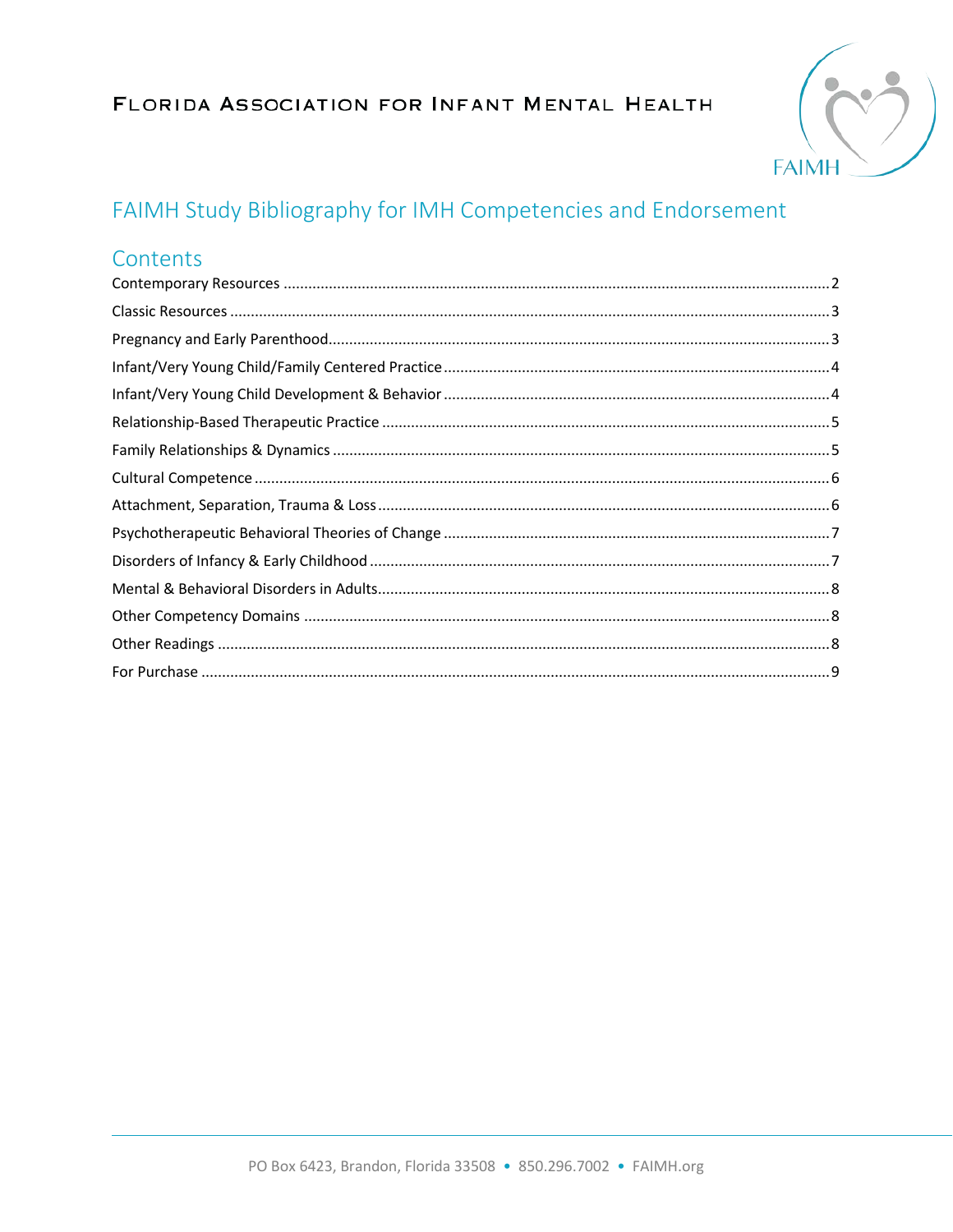## **FAIMH Study Bibliography for Endorsement Exam**

#### <span id="page-1-0"></span>**Contemporary Resources**

- Barrera (2003). Rocks to Diamonds: Mining the Riches of Diversity for Our Children. *Zero to Three, 23(5),* 8-15
- Berlin, L.J., Ziv, Y., Amaya-Jackson, L., and Greenberg, M. (Eds.) (2005). *Enhancing early relationships: Theory, research, intervention and policy*. New York: Guilford Press.
- Berlin, L., Zeanah, C.H., & Lieberman, A.F. (2008). Prevention and Intervention programs for supporting early attachment security. In J. Cassidy & P. Shaver (Eds), *Handbook of attachment, 2nd edition.* New York: Guilford Press.
- Brazelton, T., & Sparrow, J. (2006). *Touchpoints: Birth to Three (2nd ed.).* Cambridge, MA: Da Capo Press.
- Cassidy, J. & Shaver, P. R. (Eds.). (2008). *Handbook of attachment: Theory, research, and clinical applications, 2nd Ed.* (pp. 3-22). New York: Guilford Press.
- Chazan-Cohen, R. & Summers, S. (2011). *Understanding Early Childhood Mental Health: A Practical Guide for Professionals*. Baltimore, MD: Brookes Publishing Company.
- Davies, D. (2011). *Child development: A practitioner's guide* (3rd ed.). New York: The Guilford Press.
- Lieberman, A.F. & Van Horn, P. (2008). *Psychotherapy with infants and young children: Repairing the effects of stress and trauma on early attachment.* New York: The Guilford Press.
- Lieberman, A.F., Padron, E., Van Horn, P., & Harris, W. (2005). Angels in the Nursery: The intergenerational transmission of benevolent parental influences. *Infant Mental Health Journal,* 26(6), 504-520.
- Lynch. E.W., & Hanson, M.J. (Eds.). (2004). *Developing cross-cultural competence: A guide for working with children and their families.* Baltimore, MD: Brookes Publishing.
- Oppenheim, D. & Goldsmith, D. F. (Eds.). (2007). *Attachment theory in clinical work with children: Bridging the gap between research and practice* (pp. 203-225). New York: Guilford Press.
- Osofsky, J. D. (Ed.). (2011). *Clinical work with traumatized young children.* New York: Guilford Press
- Shirilla, J., & Weatherston, D. (Eds.) (2002). *Case studies in infant mental health: Risk, resiliency, and relationships*. Washington, D.C.: Zero to Three Press.
- Slade, A. (2005). Parental reflective functioning: An introduction. *Attachment & Human Development, 7*, 269- 281.
- Solomon, J. & George, C. (2011). *Disorganized attachment and caregiving.* New York: Guilford Press.
- Stern, D. (2008). The clinical relevance of infancy. *Infant Mental Health Journal, 29*, 177-188.
- Weatherston, D., & Tableman, B. (2015). *Infant mental health services: Supporting competencies/ Reducing Risks* (3rd ed.). Southgate, MI: Michigan Association for Infant Mental Health.
- Zeanah, C. H. (Ed.) (2009). *Handbook of infant mental health* (3rd ed.). New York: The Guilford Press.
- ZERO TO THREE. (2016). *Diagnostic classification of mental health and developmental disorders of infancy and early childhood.* Washington, DC: Author.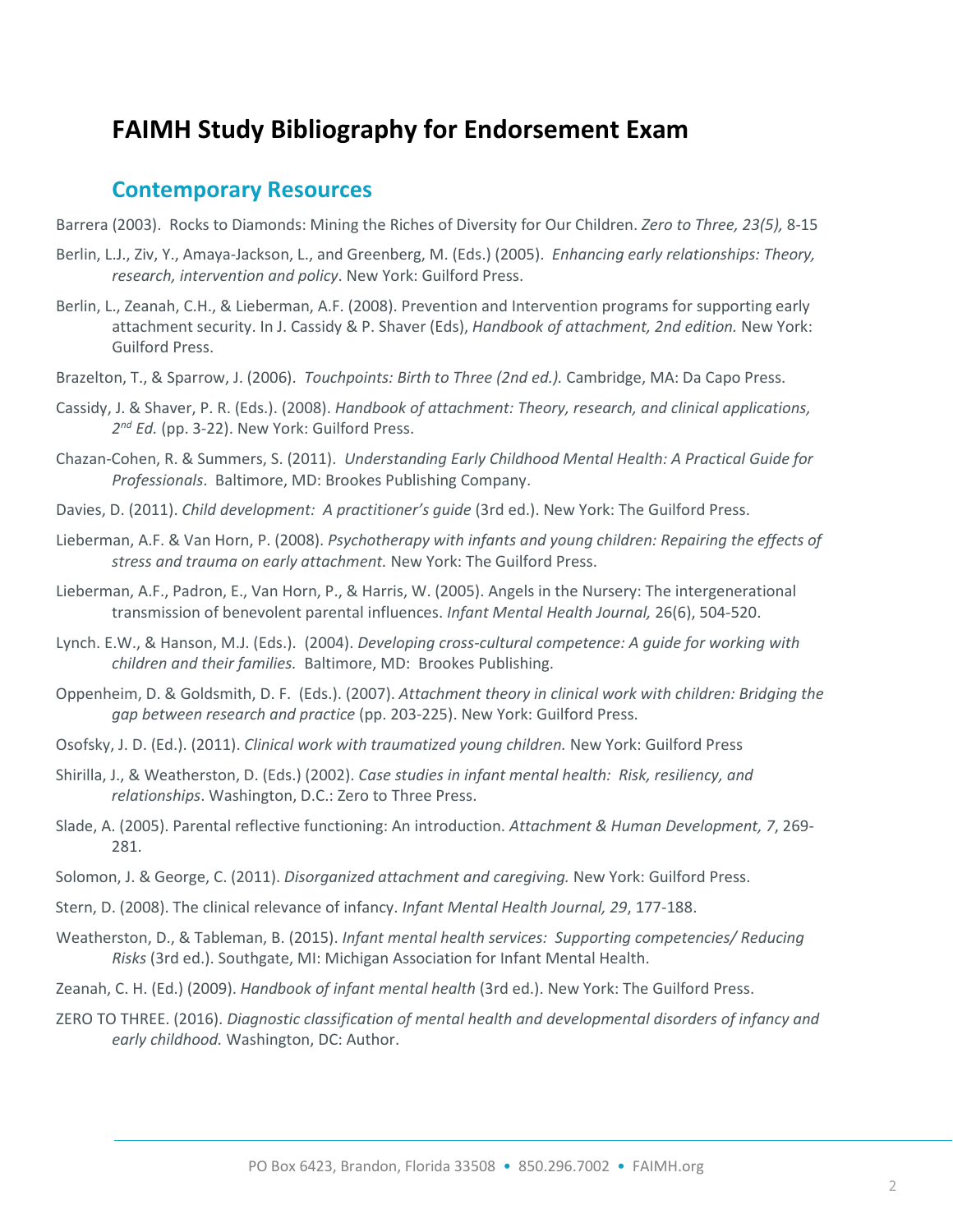#### <span id="page-2-0"></span>**Classic Resources**

- Bowlby, J. (1988). *A secure base: Parent-child attachment and healthy human development.* New York: Basic Books, Inc.
- Erickson, M., & Kurz-Riemer, K. (1999). *Infants, toddlers, and families*. New York: The Guilford Press.
- Fraiberg, S. (Ed.) (1980). *Clinical studies in infant mental health.* New York: Basic Books.
- Fraiberg, S., & Adelson, E., & Shapiro, V. (1975). Ghosts in the nursery: A psychoanalytic approach to the problems of impaired infant-mother relationships. *Journal of American Academy of Child Psychiatry*, 13, 387-421 [Reprinted in L Fraiberg (Ed.) *Selected Writings of Selma Fraiberg* (pp. 100-136). Columbus, OH: Ohio State University Press, 1987].
- Greenspan, S.I. (1985). *First feelings: Milestones in the emotional development of your baby and child.* New York: Viking.
- Lieberman, A. (1993). *The emotional life of the toddler.* New York: The Free Press.
- Lieberman, A., & Zeanah, C. (1999). Contributions of attachment theory to infant-parent psychotherapy and other interventions with infants and young children. In J. Cassidy & P. Shaver (Eds), *Handbook of attachment.* New York: Guilford Press.
- Pawl, J. & St. John, M. (1998). How you are is as important as what you do. In *Making a positive difference for infants, toddlers and their families.* Washington, D.C: Zero to Three.
- Pawl, J. (1995). The therapeutic relationship as human connectedness: Being held in another person's mind. *Bulletin for Zero to Three,* 15, pp. 3-5.
- Stern, D. N. (1995). *The motherhood constellation: A unified view of parent-infant psychotherapy*. New York, NY: Basic Books.
- Trout, M. (1982). The language of parent-infant interaction. In J. Stack (Ed.), *The special infant.* New York: Human Sciences Press.
- Wright, B. (1986). An approach to infant-parent psychotherapy. *Infant Mental Health Journal,* 7(4), 247-263.

#### <span id="page-2-1"></span>**Pregnancy and Early Parenthood**

- Brazelton, T., & Sparrow, J. (2006). *Touchpoints: Birth to Three (2nd ed.).* Cambridge, MA: Da Capo Press.
- Browne, J.V. (2004). New Perspectives on Premature Infant and their Parents. *Zero to Three, 24(2),* 4-12.
- Dickstein, S., Hayden, L. C., Schiller, M., Seifer, R., Sameroff, A. J., Keitner, G., Miller, I., Rasmussen, S., & Matzko, M. (1998). Levels of family assessment II: Family functioning and parental psychopathology. *Journal of Family Psychology*, 12, 23-40.
- Osofsky, J., & Fitzgerald, H. (Eds). (2000). *WAIMH Handbook for infant mental health.* New York: Wiley, Inc.
- Siegel, D. & Harzell, M. (2003). *Parenting from the inside out.* New York: NY: J.P. Tarcher/Putnam.
- Slade, A. (2002). Keeping the baby in mind: A critical factor in perinatal mental health. *Zero to Three, 22(6),*10- 16.
- Slade, A. (2005). Parental reflective functioning: An introduction. *Attachment & Human Development, 7,*269- 281.
- Stern, D. (2008). The clinical relevance of infancy. *Infant Mental Health Journal, 29,* 177-188.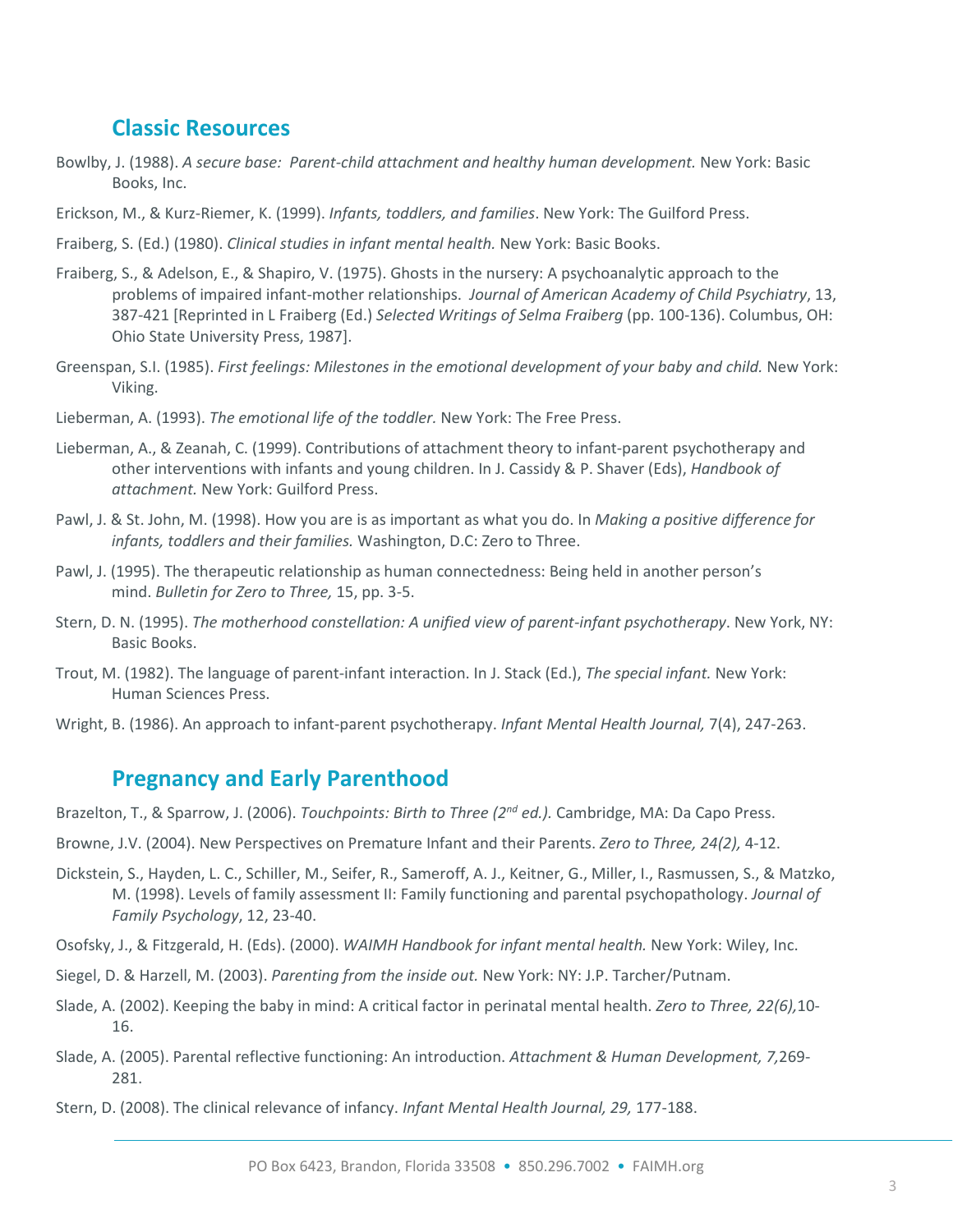- Stern, D. N. (1995). *The motherhood constellation: A unified view of parent-infant psychotherapy*. New York, NY: Basic Books.
- Zeanah, C.H. (Ed.) (2009). *Handbook for infant mental health (3rd ed.).* New York: The Guilford Press.

#### <span id="page-3-0"></span>**Infant/Very Young Child/Family Centered Practice**

- Berlin, L.J. Ziv, Y., Amaya-Jackson, L., and Greenberg, M. (Eds) (2005). *Enhancing early relationships: Theory, research, intervention and policy.* New York: Guilford Press.
- Erickson, M., & Kurz-Reimer, K. (1999). *Infants, toddlers, and families.* New York: The Guilford Press.
- Foley, G.M. & Hochman, J.D. (Eds.) (2006). *Mental health in early intervention: Achieving unity in principles and practices.* Baltimore, MD: Paul H. Brookes Publishing.
- Osofsky, J., & Fitzgerald, H. (Eds). *WAIMH Handbook for infant mental health.* New York: Wiley, Inc.
- Pawl, J. & St. John, M. (1998). How you are is as important as what you do. *In making a positive difference for infants, toddlers and their families.* Washington, D.C.: Zero to Three.
- Slade, A. (2005). Parental reflective functioning: An introduction. *Attachment & Human Development, 7,*269- 281.
- Weatherston, D., & Tableman, B. (2015). *Infant mental health services: Supporting competencies/reducing risks* (3rd ed.). Southgate, MI: Michigan Association for Infant Mental Health.
- Zeanah, C.H. (Ed.) (2009). *Handbook for infant mental health (3rd ed.).* New York: The Guilford Press.

#### <span id="page-3-1"></span>**Infant/Very Young Child Development & Behavior**

- Brazelton, T., & Sparrow, J. (2006). *Touchpoints: Birth to Three (2nd ed.).* Cambridge, MA: Da Capo Press.
- Center on the Developing Child (2016). *Key Concepts: Brain Architecture.* Retrieved from [www.developingchild.harvard.edu](http://developingchild.harvard.edu/)
- Chazan-Cohen R. & Summers, S. (2011). *Understanding Early Childhood Mental Health: A Practical Guide for Professionals.* Baltimore, MD: Brookes Publishing Company.
- Davies, D. (2011). *Child development: A practioner's guide (3rd ed.).* New York: The Guilford Press.
- Dunn, Winnie (2007). Supporting Children to Participate Successfully in Everyday Life by Using Sensory Processing Knowledge. *Infants & Young Children: An Interdisciplinary Journal of Special Care Practices, 20(2),* 84-101.
- Finello, K.M. (Ed.) (2005). *The Handbook of training & practice in infant & preschool mental health.* San Francisco, CA: Jossey-Bass.
- Greenspan, S.I. (1985). *First Feelings: Milestones in the emotional development of your baby and child.* New York: Viking.
- Landy, S. (2002). *Pathways to competence: Encouraging healthy social and emotional development in young children*. Baltimore, MD: Paul H. Brookes Publishing Co.
- Lieberman, A. (1993). *The Emotional life of the toddler.* New York: The Free Press.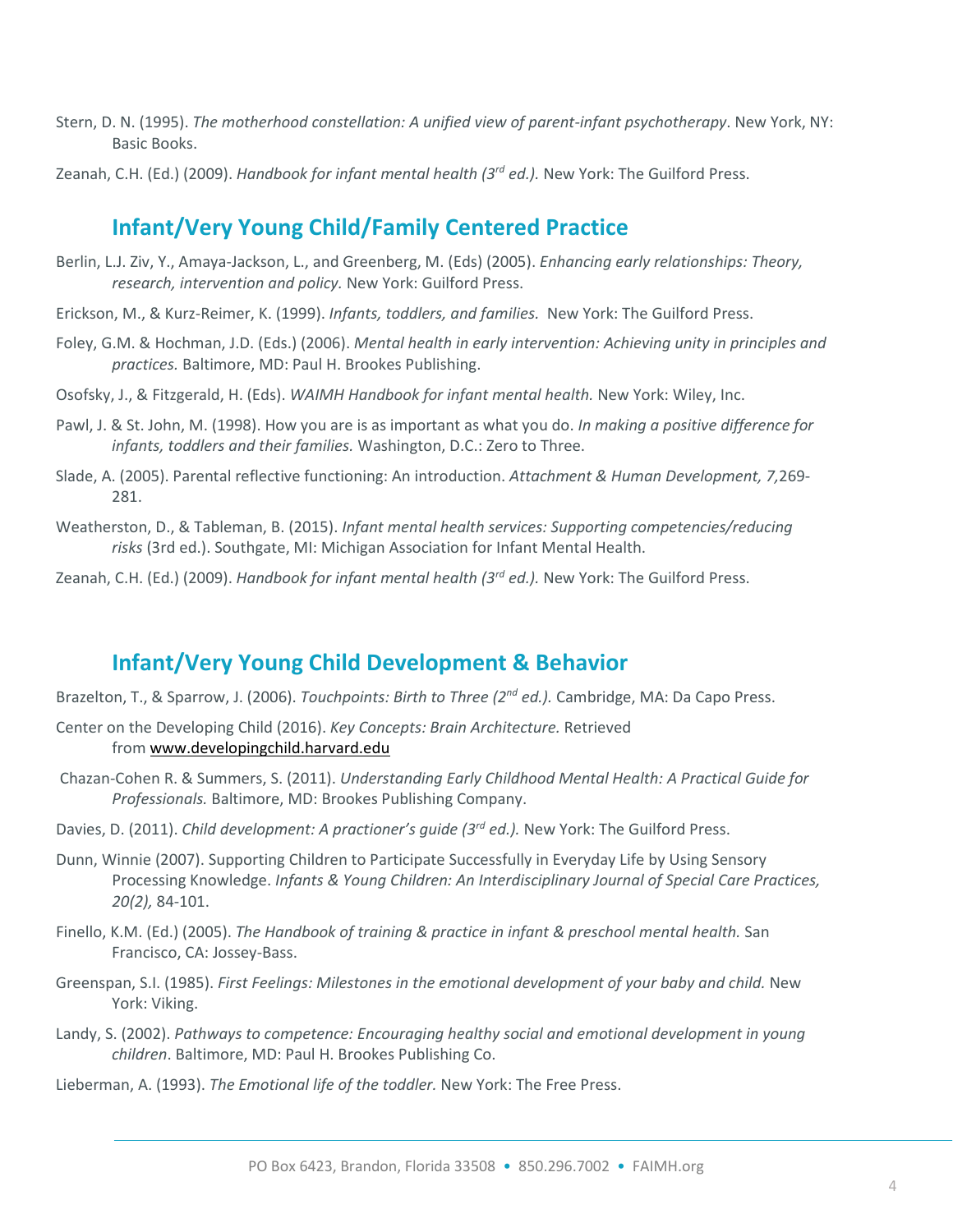Osofsky, J., & Fitzgerald, H. (Eds). *WAIMH Handbook for infant mental health.* New York: Wiley, Inc.

- Robinson, J.L. (2008) Early empathy and prosocial behavior. Encyclopedia of Infancy and Early Childhood. Vol. 1, pp. 441-450. NY: Oxford.
- Stern, D. (2008). The clinical relevance of infancy. *Infant Mental Health Journal, 29,* 177-188.
- Suchman, N., DeCoste, C., Leigh, D., & Borelli, J. (2010). Reflective functioning in mothers with drug use disorders: Implications for dyadic interactions with infants and toddlers. *Attachment and human development, 12*(6), 567-585.
- Zeanah, C.H. (Ed.) (2009). *Handbook for infant mental health (3rd ed.).* New York: The Guilford Press.
- Measures of infant development and family capabilities: Ages & Stages Questionnaire (ASQ-3), Ages & Stages Questionnaire: Social-Emotional (ASQ:SE), HOME, Infant Toddler Developmental Assessment (IDA), Infant Toddler Social Emotioanl Assessment (ITSEA), Devereaux Early Childhood Assessment (DECA), PICCOLO, and/or Massie-Campbell ADS.

#### <span id="page-4-0"></span>**Relationship-Based Therapeutic Practice**

- Davies, D. (2011). *Child development: A practioner's guide (3rd ed.).* New York: The Guilford Press.
- Fenichel, E. (Ed.). (1992). *Learning through supervision and mentorship to support the development of infants, toddlers, and families: A source Book.* Washington, D.C.: Zero to Three.
- Fraiberg, S. (Ed.) (1980). *Clinical studies in infant mental health.* New York: Basic Books.
- Fraiberg, S., & Adelson, E., & Shapiro, V. (1975). Ghosts in the Nursery: A psychoanalytic approach to the problems of impaired infant-mother relationships. *Journal of American Academy of Child Psychiatry,* 13, 37-421. [Reprinted in L. Fraiberg (Ed.) *Selected Writings of Selma Fraiberg* (pp. 100-136). Columbus, OH: Ohio State University Press, 1987].
- Michigan Association for Infant Mental Health (2012). *Reflective supervision for infant mental health practitioners.* Training DVD available at: http://www.mi-aimh.org/products/dvd/reflective-supervisiondvd
- Osofsky, J., & Fitzgerald, H. (Eds). *WAIMH Handbook for infant mental health.* New York: Wiley, Inc.
- Parlakian, R. (2001). *Look, listen, and learn: Reflective supervision and relationship-based work.* Washington, D.C.: Zero to Three.
- Pawl, J. & St. John, M. (1998). How you are is as important as what you do. *In making a positive difference for infants, toddlers and their families.* Washington, D.C: Zero to Three.
- Weatherston, D. (2007) A home based infant mental health intervention: The centrality of relationship in reflective supervision. *Zero to Three, 28(2),* 23-28.
- Weatherston, D., & Tableman, B. (2015). *Infant mental health services: Supporting competencies/reducing risks (3rd ed.).* Southgate, MI: Michigan Association for Infant Mental Health.

#### <span id="page-4-1"></span>**Family Relationships & Dynamics**

- Berlin, L.J. Ziv, Y., Amaya-Jackson, L., and Greenberg, M. (Eds) (2005). *Enhancing early relationships: Theory, research, intervention and policy.* New York: Guilford Press.
- Erickson, M., & Kurz-Reimer, K. (1999). *Infants, toddlers, and families.* New York: The Guilford Press.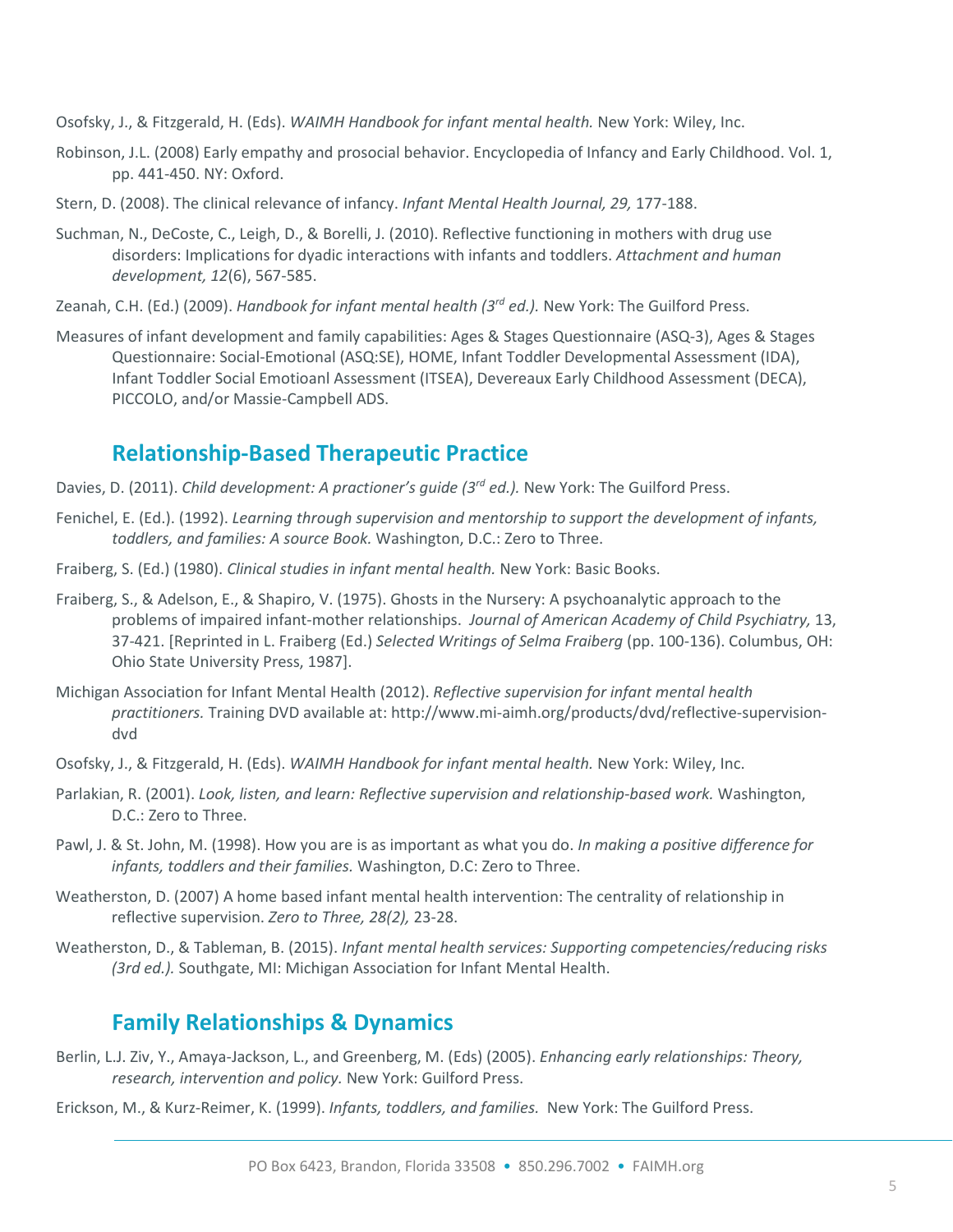- Lieberman, A.F., Padron, E., Van Horn, P., & Harris, W. (2005). Angels in the Nursery: The intergenerational transmission of benevolent parental influences. *Infant Mental Health Journal, 26(6),* 504-520.
- Osofsky, J., & Fitzgerald, H. (Eds). *WAIMH Handbook for infant mental health.* New York: Wiley, Inc.
- Siegel, D. & Harzell, M. (2003). *Parenting from the inside out.* New York: NY: J.P. Tarcher/Putnam.
- Slade, A. (2005). Parental reflective functioning: An introduction. *Attachment & Human Development, 7,*269- 281.
- Trout, M. (1982). The language of parent-infant interaction. In J. Stack (Ed.), *The special infant.* New York: Human Sciences Press.

#### <span id="page-5-0"></span>**Cultural Competence**

- Barrera (2003). Rocks to Diamonds: Mining the Riches of Diversity for Our Children. *Journal of Zero to Three*, *23(5),* 8-15.
- Heffron, M., Grunstein, S., & Tiemon, S. (2007). Exploring diversity in supervision and practice. *Zero to Three, 28(2),* 34-38.
- Lynch, E.W. & Hanson, M.J. (Eds.). (2004). *Developing cross-cultural competence: A guide for working with children and their families.* Baltimore, MD: Brookes Publishing.
- Osofsky, J., & Fitzgerald, H. (Eds). *WAIMH Handbook for infant mental health.* New York: Wiley, Inc.

#### <span id="page-5-1"></span>**Attachment, Separation, Trauma & Loss**

- Berlin, L., Zeanah, C.H., & Lieberman, A.F. (2008). Prevention and intervention programs for supporting early attachment security. In J. Cassidy & P. Shaver (Eds), *Handbook of attachment: Theory, research, and clinical applications, 2nd Ed.* New York: Guilford Press.
- Bowlby, J. (1988) *A secure base: Parent-child attachment and healthy human development.* New York: Basic Books, Inc.
- Cassidy, J. & Shaver, P.R. (Eds.). (2008). *Handbook of attachment: Theory, research, and clinical applications, 2nd Ed.* (pp. 3-22). New York: Guilford Press.
- Center on the Developing Child (2015). The Science of Resilience (InBrief). Retrieved from www.developingchild.harvard.edu
- Felitti V. J., Anda, R. F., Nordenberg D., Williamson D. F., Spitz A. M., Edwards V., Koss M. P., & Marks J. S. (1998). Relationship of childhood abuse and household dysfunction to many of the leading causes of death in adults. The Adverse Childhood Experiences (ACE) Study. *American Journal of Preventive Medicine*, 14, 245-258
- George, C (2014). Attachment Theory: Implications for Young Children and their Parents. In K. Brandt, B.D. Perry, S. Seligman, & E. Tronick (Eds.), *Infant and Early Childhood Mental Health: Core Concepts and Clinical Practice* (Chap 6, p.97-110). Washington DC: American Psychiatric Publishing.
- Lieberman, A.F., Padron, E., Van Horn, P., & Harris, W. (2005). Angels in the Nursery: The intergenerational transmission of benevolent parental influences. *Infant Mental Health Journal, 26(6),* 504-520.
- Lieberman, A. F. & Van Horn, P. (2005). *Don't hit my mommy: A manual for child-parent psychotherapy with young witnesses of family violence.* Arlington, VA: Zero to Three.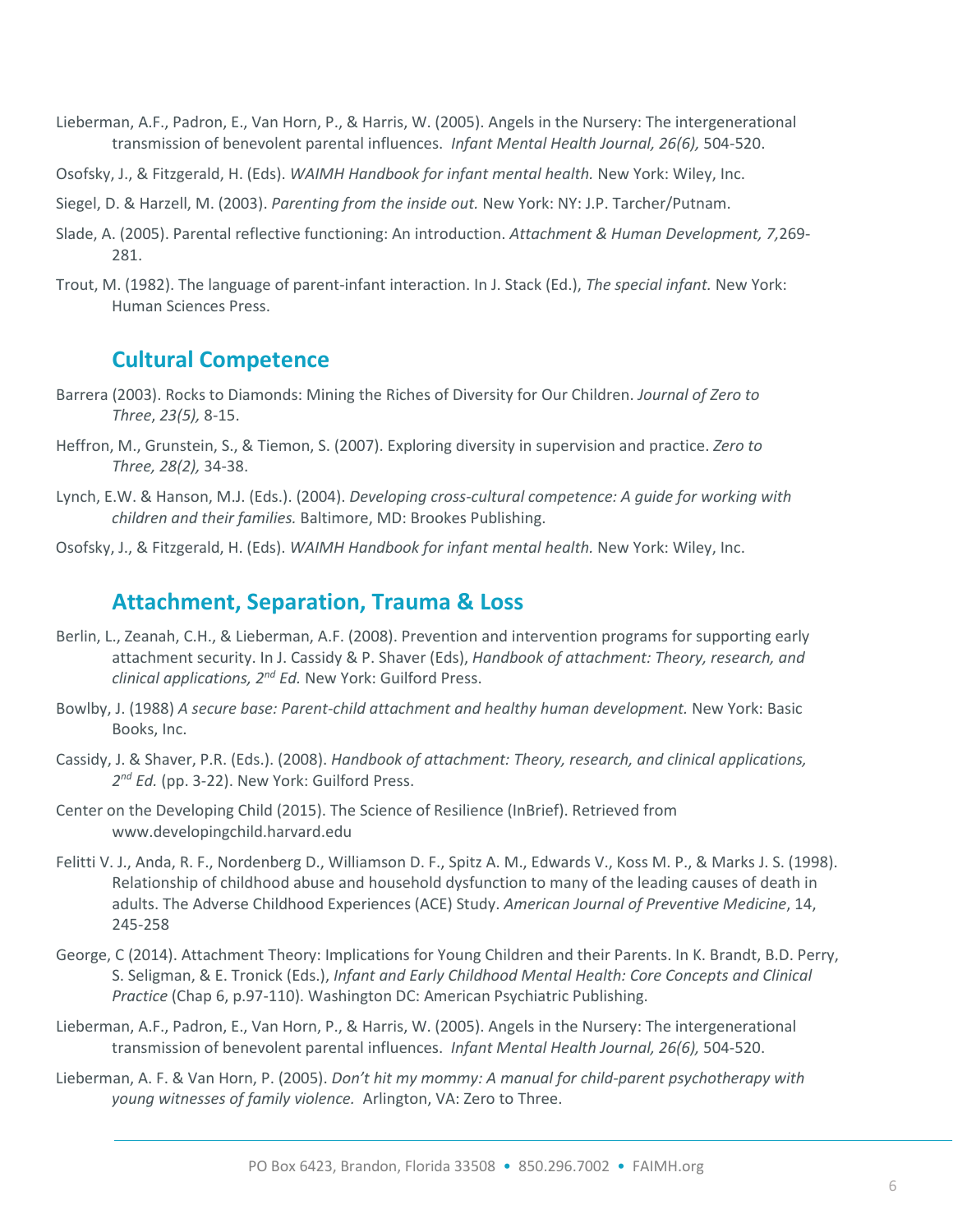- Lieberman, A.F. & Van Horn, P. (2008) *Psychotherapy with infants and young children: Repairing the effects of stress and trauma on early attachment.* New York: The Guildford Press.
- Lieberman, A. & Zeanah, C. (1999). Contributions of attachment theory to infant-parent psychotherapy and other interventions with infants and young children. In J. Cassidy & P. Shaver (Eds), *Handbook of attachment.* New York: Guilford Press.
- McDonough, S. (2000). Interaction guidance: Understanding and treating the early infant-caregiver relationship disturbances. In C. Zeanah, Jr. (Ed. 2nd Ed.), *Handbook of infant mental health.* New York: Guilford Press.
- Michigan Department Of Human Services And Michigan Association For Infant Mental Health Joint Policy Statement on Attachment in Infancy And Best Practice Recommendations For Decision For Decision-Making For Infants/Toddlers in Foster Care. (2014). www.mi-aimh.org
- Nelson, C. A., Fox, N. A. & Zeenah, C.H. (2014). *Romania's Abandoned Children: Deprivation, Brain Development and the Struggle for Recovery.* Cambridge, MA: Harvard University Press.
- Oppenheim, D. & Goldsmith, D.F. (2007). *Attachment theory in clinical work with children: Bridging the gap between research and practice* (pp. 203-225). New York: Guilford Press.
- Osofsky, J.D. (Ed.) (2011). *Clinical work with traumatized young children.* New York: Guilford Press.
- Osofsky, J., & Fitzgerald, H. (Eds). *WAIMH Handbook for infant mental health.* New York: Wiley, Inc.
- "Right from the Start" Video, published by Child Development Media, Inc.
- Sameroff, A., McDonough, S., & Rosenblum, K. (Eds.) (2004). *Treating parent-infant relationship problems: Strategies for intervention.* New York, NY: The Guilford Press.
- Soloman, J. & George, C. (2011). *Disorganized attachment and caregiving.* New York: Guilford Press.
- Sroufe, L. A, Egeland, B., Carlson, E. A. & Collins, W.A. (2009). *The Development of the Person: The Minnesota Study of Risk and Adaptation From Birth to Adulthood.* New York, NY: The Guilford Press.
- Trout, M. video series, "Awakening and the Growth of Attachment."
- ZERO TO THREE. (2016). *Diagnostic classification of mental health and developmental disorders of infancy and early childhood.* Washington, DC: Author.

#### <span id="page-6-0"></span>**Psychotherapeutic Behavioral Theories of Change**

- Fraiberg, S. (Ed.) (1980). *Clinical studies in infant mental health.* New York: Basic Books.
- Osofsky, J., & Fitzgerald, H. (Eds). (2000). *WAIMH Handbook for infant mental health.* New York: Wiley, Inc.

## <span id="page-6-1"></span>**Disorders of Infancy & Early Childhood**

- Chazan-Cohen R. & Summers, S. (2011). *Understanding Early Childhood Mental Health: A Practical Guide for Professionals.* Baltimore, MD: Brookes Publishing Company.
- Dunn, Winnie (2007). Supporting Children to Participate Successfully in Everyday Life by Using Sensory Processing Knowledge. *Infants & Young Children: An Interdisciplinary Journal of Special Care Practices, 20(2),* 84-101.
- Osofsky, J., & Fitzgerald, H. (Eds). *WAIMH Handbook for infant mental health.* New York: Wiley, Inc.
- Zeanah, C.H. (Ed.) (2009). *Handbook for infant mental health (3rd ed.).* New York: The Guilford Press.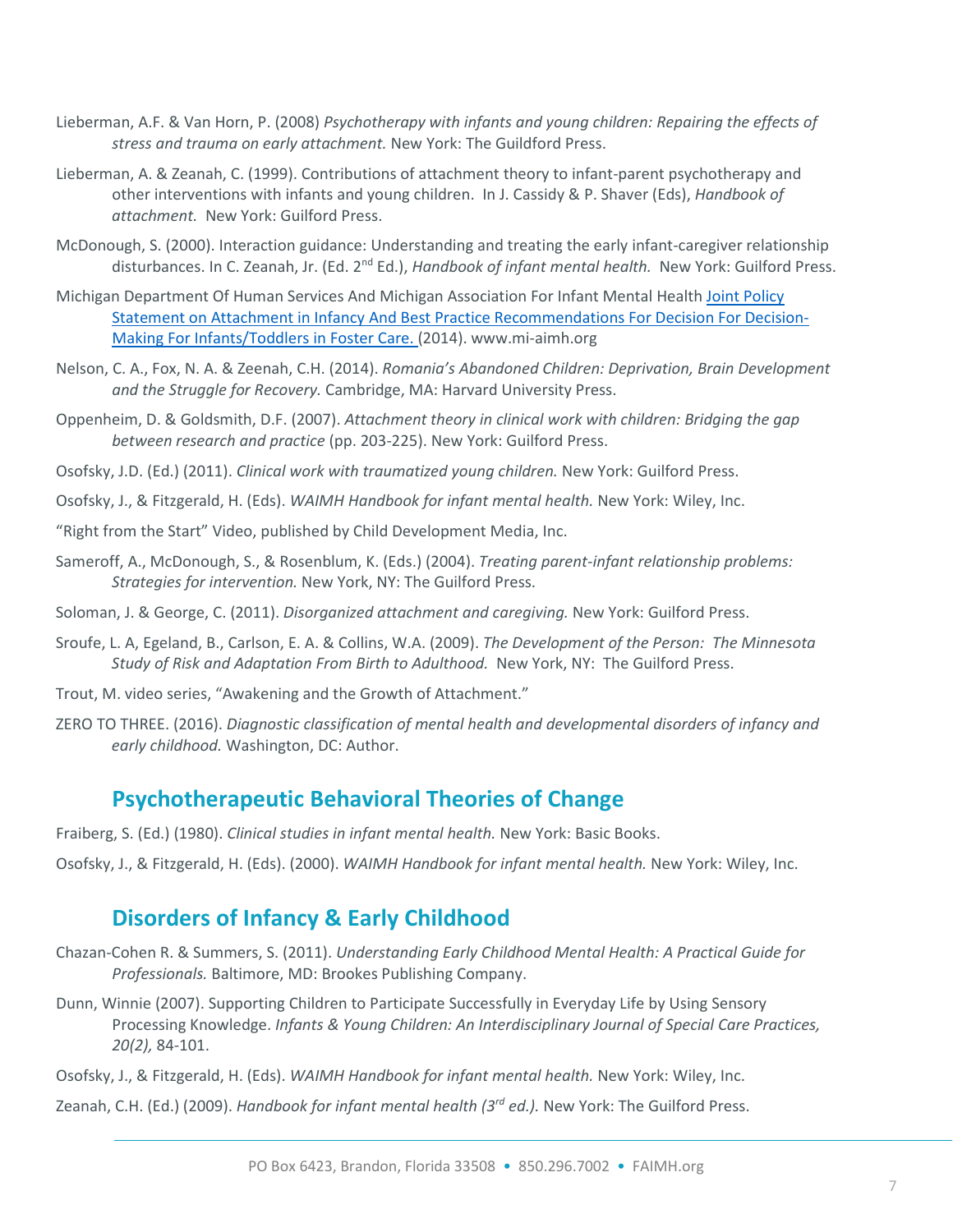Zero to Three, National Center for Infants, Toddlers and Families (2005). *Diagnostic classification of mental health and developmental disorders of infancy and early childhood:* Revised (DC: 0-3R). Arlington, VA: Zero to Three.

#### <span id="page-7-0"></span>**Mental & Behavioral Disorders in Adults**

- Gunderson (2011). Borderline Personality Disorder. *New England Journal of Medicine, 264(21),* 2037-2042.
- Osofsky, J., & Fitzgerald, H. (Eds). (2000). *WAIMH Handbook for infant mental health.* New York: Wiley, Inc.
- ZERO TO THREE. (2016). *Diagnostic classification of mental health and developmental disorders of infancy and early childhood.* Washington, DC: Author.

#### <span id="page-7-1"></span>**Other Competency Domains**

- American Academy of Pediatrics Policy Statement (2016). "Media and Young Minds." Retrieved from: http://pediatrics.aappublications.org/content/early/2016/10/19/peds.2016-2591
- Georgetown University Early Childhood Intervention Professional Development Center. "Letting 'Homeless kids' just be 'kids': The role of play in alleviating toxic stress." (2016). Retrieved from: https://guprofdev.wordpress.com/2016/10/26/letting-homeless-kids-just-be-kids-the-role-ofplay-in-alleviating-toxic-stress/

Harvard University's Center on the Developing Child: [http://developingchild.harvard.edu](http://developingchild.harvard.edu/)

- Health Resources and Services Administration website: http://mchb.hrsa.gov/maternal-child-healthinitiatives/home-visiting-overview
- The Heckman Equation: [https://heckmanequation.org](https://heckmanequation.org/)
- National Resource Center for Mental Health Promotion & Youth Violence Prevention website: http://www.healthysafechildren.org/grantee/project-launch
- U.S. Department of Health and Human Services and U.S. Department of Education Policy Statement on Expulsion and Suspension Policies in Early Childhood Settings (2016). Retrieved from https://www2.ed.gov/policy/gen/guid/school-discipline/policy-statement-ece-expulsionssuspensions.pdf

ZERO TO THREE Policy Resources: <https://www.zerotothree.org/resources?type=policy-resources>

#### <span id="page-7-2"></span>**Other Readings**

The Clinical Relevance of Infancy: A Progress Report in Infant Mental Health Journal by Stern, Daniel

Working Within the Context of Relationships: Multidisciplinary, Relational, and Reflective Practice, Training and Supervision in Infant Mental Health Journal by Osofsky, Joy D.; Weatherston, Deborah J.

Defining the caregiving system: Toward a theory of caregiving in Infant Mental Health Journal by Carol George; Judith Solomon

The Nature of the Child's Ties by Cassidy, J.; Shaver, P.R.

The Cultural Context of Infant Mental Health: The Development Niche of Infant−Caregiver Relationship" by Lewis, Marva L.